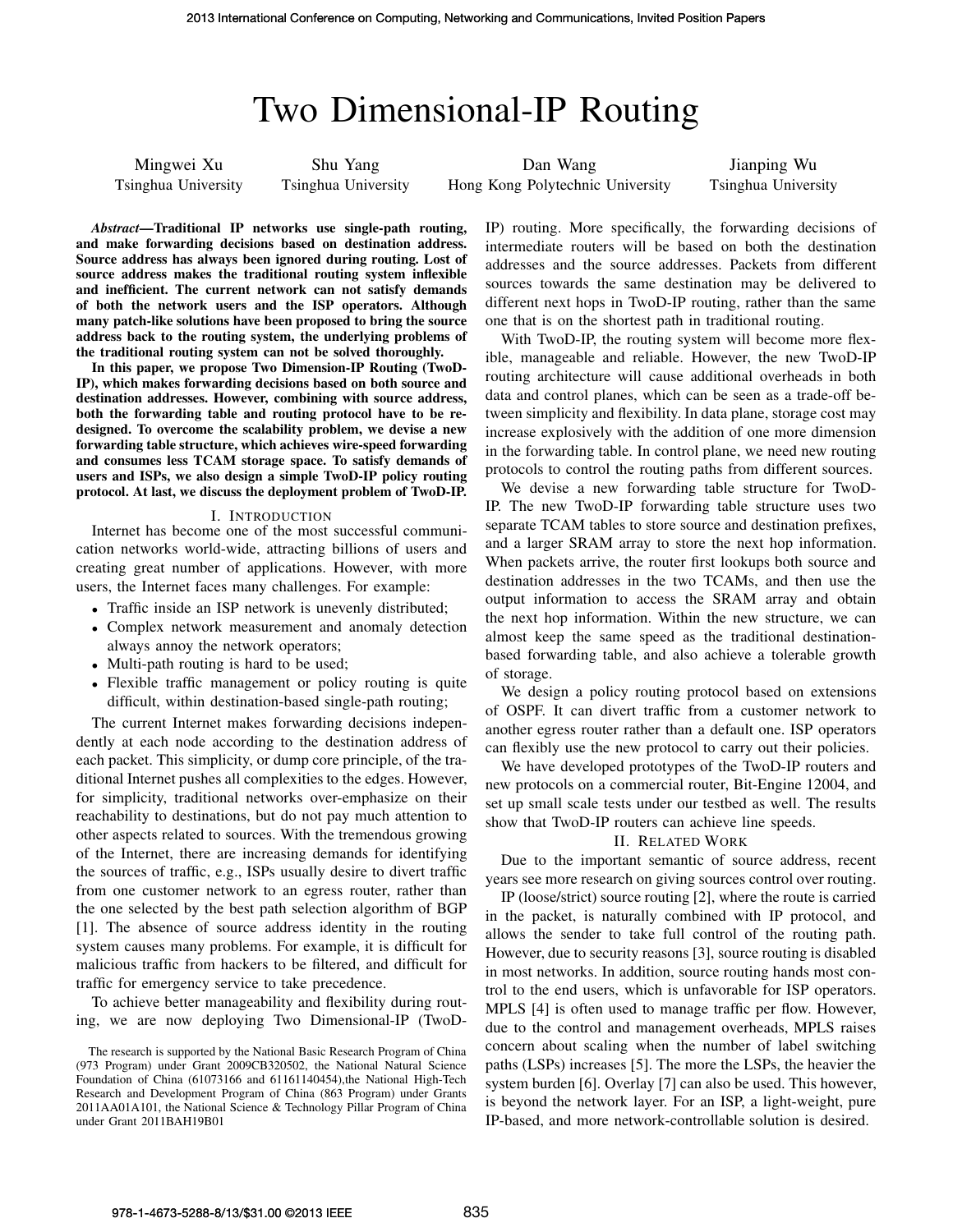There are many other routing schemes that have been combined with source address lookup, such as policy-based routing (PBR) [8], customer-specific routing [9], user-directed routing [10], multi-topology routing, where traffic flows on user-specific topology [11]. In our paper, we try to design a routing architecture which is well combined with source address lookup, and scales in both control and data planes.

Source Address Validation Improvement (SAVI) is a working group in IETF, which is aiming at providing a standardized mechanism for IP source address validation at a finer granularity. CERNET2 (China Education and Research Network 2) has deployed SAVI [12], that guarantees that each packet will hold an authenticated source IP address. Currently, confirmed SAVI users are more than 900,000. CERNET2 then plans to further deploy TwoD-IP Routing based on authenticated source IP addresses in its network.

# III. ADDING SOURCE ADDRESS TO THE ROUTING SYSTEM

In the current Internet routing, only destination address is used for forwarding decision. This fundamentally limits the diversity of the functions and services that the Internet routing system can provide. Facing the demands from the users and applications, many proposals [2][13][4][7] provides additional functions by including source address, explicitly or implicitly, in their forwarding decision, however, with their own syntax. It is widely accepted that the routing system today is less expressive and provides less basic primitive functions.

In this paper, we propose to add source address into the Internet routing system so that routers can make forwarding decisions based on both source and destination addresses. This greatly enriches the semantics of the routing system. Some services are illustrated as the following.

**Example 1, Policy routing**: An ISP wants the traffic from source address A to destination address B passes by router C. *With TwoD-IP routing*, routers in network make forwarding decisions based on destination and source addresses, thus they can recognize packets from A to B, and divert them to C.

**Example 2, Traffic engineering with Load-Balancing**: Assume an ISP has four routers with the topology shown in Fig. 1. Assume there are 50 hosts attached to the ingress router a, and each host sends traffic to the server attached to the egress router  $d$  at 1Mbps. The total traffic demand is 50Mbps. Using current destination-based single-path routing, traffic towards the same destination should take the same route. To achieve Min-max link utilization, all traffic will take the route through b and the maximum link utilization is  $83.3\%$ . *With TwoD-IP routing*, router a could differ according different sources. The optimal distribution is to let traffic of 30 hosts take the route through  $b$ , and traffic of the other 20 hosts take the route through  $c$ ; the maximum link utilization is 50.0%.



Fig. 1: TwoD-IP routing for better traffic distribution



network monitoring Multi-path

**Example 3, Diagnosis**: In Fig. 2, assume an ISP has four routers. To monitor router  $b$ ,  $c$  and  $d$ , the ISP sets up a monitor at router  $a$ . With destination-based routing,  $a$  has to send two probe packets, one to the destination of  $c$  and the other to the destination d. *With TwoD-IP routing*, by identifying the source address from  $a$ ,  $b$  will recognize that these packets are for probing and can forward them by path  $(b, d, c)$ . So that only one probe packet is needed.

**Example 4, Multi-path Routing**: The Internet is overprovisioned with links and bandwidth; it is well-known that the Internet routing can be more efficient with multi-path routing. However, it is not straightforward for an ISP to support flexible multi-path in a traditional routing system. ISPs have to go over through MPLS or overlay network, both of which bring overheads and complication. It is much simpler given TwoD-IP routing. See the example in Fig. 3, where the network has four routers, a host connected to router  $a$  sends packets to  $d$ . *With TwoD-IP routing*, we can provide multiple paths towards the same destination at the same time. To achieve this, we only need to let the host own multiple source addresses, e.g., A, B and C. Router a can make forwarding decisions based on these source addresses (together with the destination address). For example, a can forward the packets with source address A directly to  $d$ , the packets with source address  $B$  to  $b$ , and the packets with source address  $C$  to  $c$ .

The benefits from adding source addresses to the routing system is not limited to the above examples. Intrinsically, we enrich the semantics of the entire Internet routing system.

#### IV. OVERVIEW OF TWOD-IP

Fig. 4 shows the architecture of our TwoD-IP routing. Similar to the traditional architecture, it is separated into data plane and control plane.



Fig. 4: TwoD-IP Routing Framework

*A. Data Plane*

Each entry of the TwoD-IP forwarding table is a 3-tuple, i.e., {source prefix, destination prefix, next hop}. When a packet arrives at a router, the router checks both destination address and source address, and then outputs a corresponding action (e.g., the next hop to be forwarded).

Compared with traditional destination-based table, the forwarding table in TwoD-IP routing may be much larger. If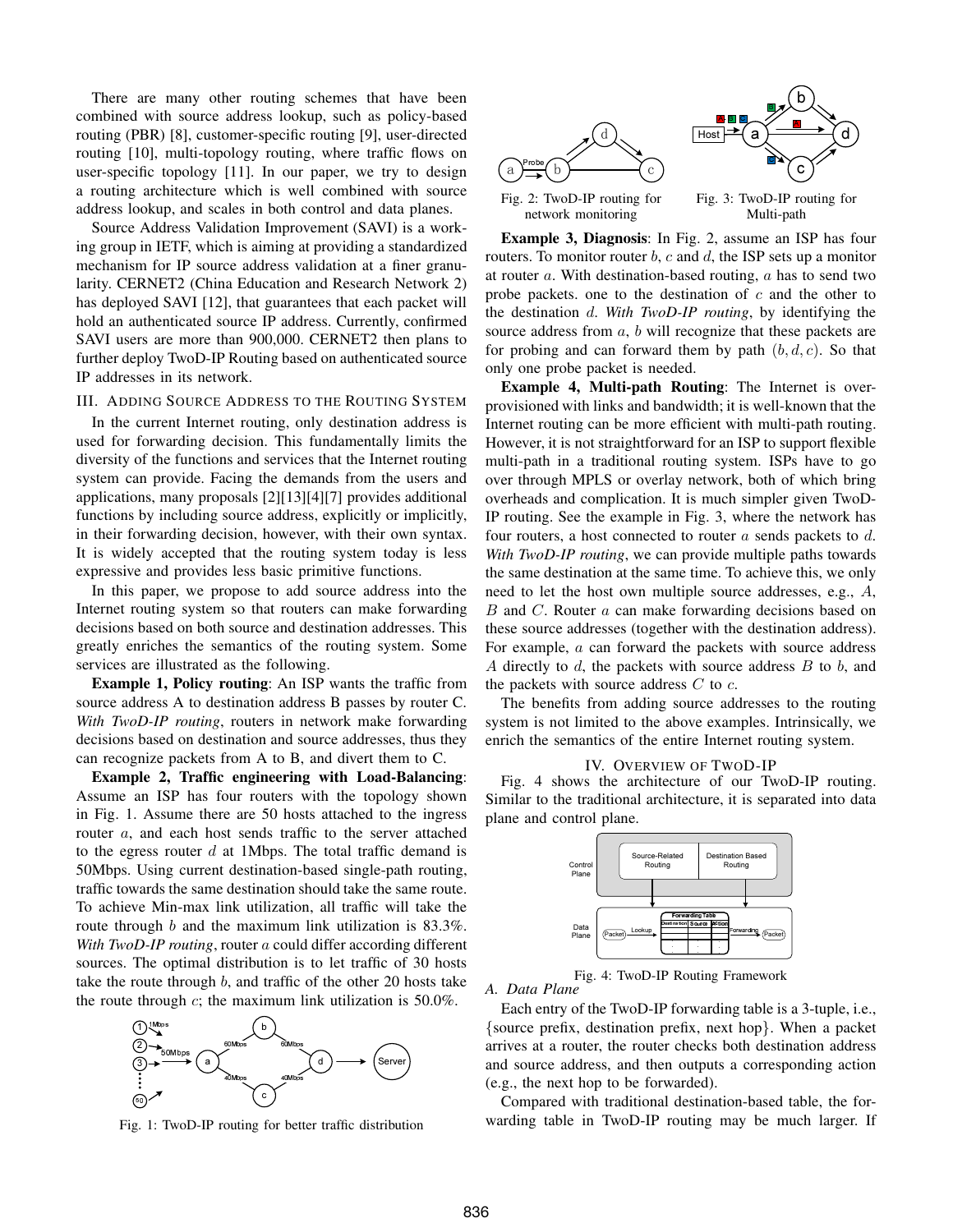M is the size of source address space, a straightforward implementation will result in an increase of an order of M. We will discuss a neat structure to address this problem in Section V-A.

# *B. Control Plane*

Traditional routing protocol only exchanges network status information (e.g., network topology). TwoD-IP routing can meet more demands of the network users and ISPs. Therefore, the control plane can be more flexible. The key component is the routing protocols with updates according to both topology changes and policy changes. There are two components of the control plane of our TwoD-IP framework: destination-based routing protocols and source-related routing protocols.

- **Destination-Based Routing Protocols:** Traditional destination-based protocols, e.g., IS-IS and OSPF protocols that can run directly within the new architecture. The objective of these protocols is to provide connectivity services for users to reach the destinations. To provide better connectivity services, destination-based routing protocols should respond instantly to the changes of network topology.
- **Source-Related Routing Protocols:** Based on the combination of network status and user demands, we can make better decisions on routing for both users and ISPs. We will present one in Section V-A. Different routing protocols can coexist, although they need to be consistent. Source-related routing protocol should respond to the changes of user demands or ISP policies. Depending on the specific user requirements, some source-related routing protocols need real-time updates, while others do not.

# *C. Key Challenges*

Many opportunities can be explored, given that the TwoD-IP routing is deployed. To establish TwoD-IP routing, we consider the following main technical challenges.

*1) Forwarding Table Design:* The immediate change that TwoD-IP routing brings to the picture is the routing table size. More specifically, the Forwarding Information Base (FIB) will tremendously increase. Note that a first thought might think that the routing table only doubles. But this is not true, as for each destination address, it may correspond to different source addresses. A straightforward implementation means the FIB table should change from  ${destination} \rightarrow {action}$  to  $\{$ (source address, destination address) $\} \rightarrow \{$ action $\}.$ 

This increases the FIB size for an order. The practical consequences can be calculated as follows. TCAM storage is 1 million. The current destination address space is 400,000. If TwoD-IP is used, and even if we only need to store 100 source prefixes, the total required storage is 40,000,000. This is far beyond a practical level. We solve this problem by proposing a neat FIST storage framework (see Section V).

*2) New Source-Related Protocol:* If all routers are equipped with source address checking functionality, we can design many source-related routing protocols for different purposes. Besides working correctly, the new protocols should be:

- Consistent: The protocols must be consistent with destination-based protocol and other source-related protocols. There must be no loops, and no policy conflicts.
- Efficiency: The protocol overheads should be low, e.g., maintaining minimum states on routers and bringing minimum exchanged messages between routers.

To illustrate source-related protocols, we develop a simple policy protocol in Section V-B.

*3) Incremental Deployment:* Deployment is always a difficult problem for Internet routing systems. For TwoD-IP routing, it can be changed within an AS. Nevertheless, an incremental deployment is still greatly needed. The goals can be grouped into three levels: 1) backward compatiblity, 2) visible gain if only partial routers are deployed, 3) an upgrade sequence that can maximize the gain in each step. We believe 1) and 2) are a must and 3) needs to be greatly favored. We discuss incremental deployment in Section V-C.

#### V. DESIGN

The TwoD-IP design has three main components: forwarding table, routing protocol, and deployment scheme. We describe each design component in turn.

### *A. FIST: Forwarding Table Design*

We propose a neat forwarding table structure FIST (**FI**B **S**tructure for **T**woD-IP) for our TwoD-IP forwarding table. It achieves fast lookup and small memory space. The key of our design is a neat combination of TCAM and SRAM. TCAM contributes to fast lookup and SRAM contributes to a larger memory. Overall, our TwoD-IP forwarding table consumes  $O(N + M)$  TCAM storage space, where each of N and M is the size of destination and source address space.

Let d and s denote the destination and source addresses,  $p_d$  and  $p_s$  denote the destination and source prefixes. Let a denote an action, more specifically, the next hop. The storage structure should have entries of 3-tuple  $(p_d, p_s, a)$ .

*Definition 1:* Assume a packet with source address s and destination address d arrives at a router. The destination address d should first match  $p_d$  according to the Longest Match First (LMF) rule. Then source address s should match  $p_s$ according to the LMF rule among all the 3-tuple given  $p_d$ is matched. The packet is then forwarded to the next hop  $a$ .



Fig. 5: FIST: A forwarding table structure for TwoD-IP

The new structure FIST is made up of two tables stored in TCAMs and other two tables stored in SRAM (see Fig. 5). One table in TCAM stores the destination prefixes (we call it *destination table* thereafter), and the other table in TCAM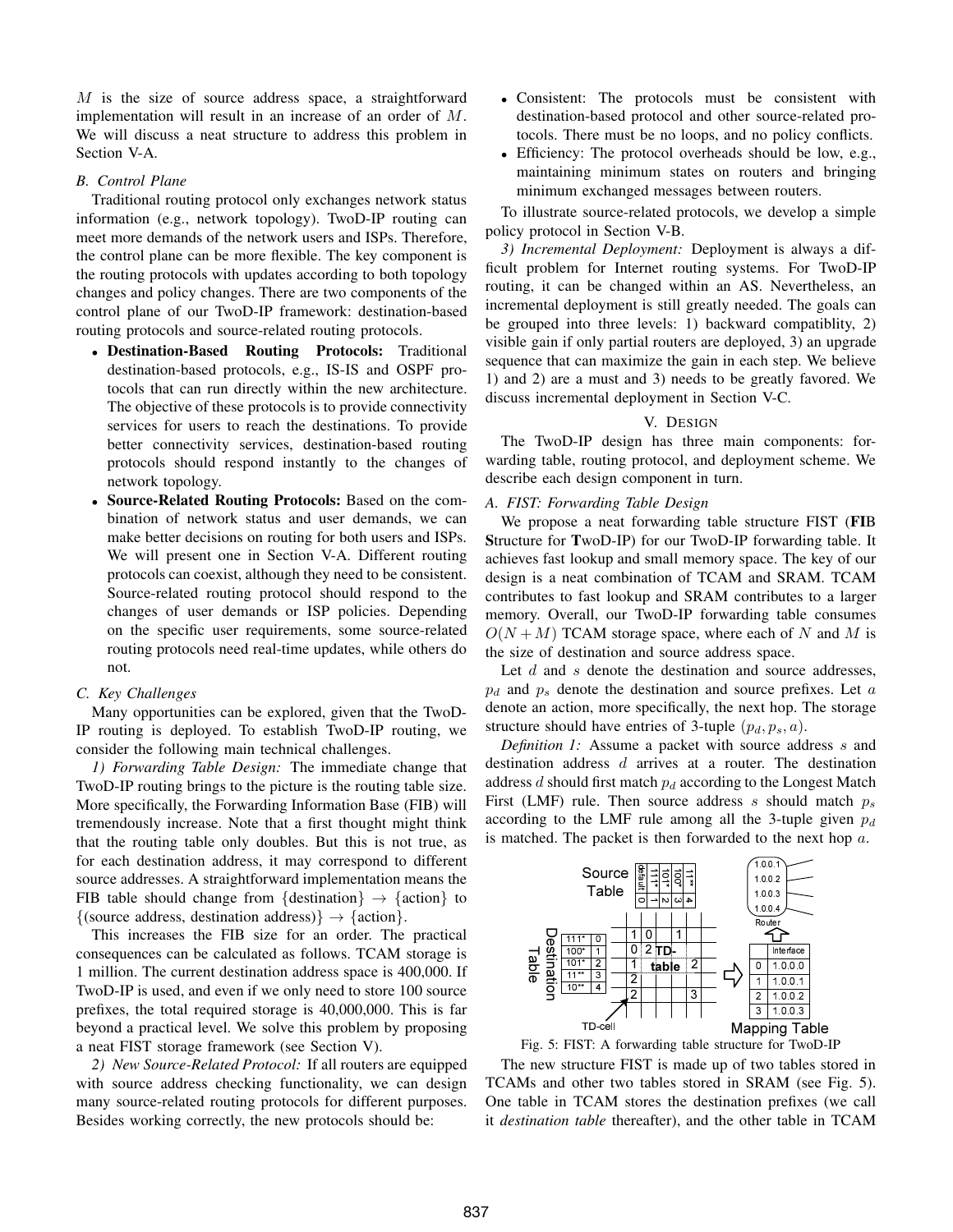stores the source prefixes (we call it *source table* thereafter). One table in SRAM is a two dimensional table that stores the indexed next hop of each rule in TwoD-IP (we call it *TD-table* thereafter) and we call each cell in the array *TD-cell* (or in short *cell* if no ambiguity). Another table in SRAM stores the mapping relation of index values and next hops (we call it *mapping-table* thereafter).

For each rule  $(p_d, p_s, a)$ ,  $p_d$  is stored in the destination table, and  $p_s$  is stored in the source table. We can obtain a row address in TD-table through  $p_d$ , and a column address in TDtable through  $p_s$ . Combining the row and column addresses, we can access a cell  $((p_d, p_s)$  is used to denote the cell) in TD-table, and obtain an index value. According to the index value,  $\alpha$  is stored in the corresponding position of mapping table. We store the index value rather than the next hop  $a$  in the TD-table, because next hop information is much longer.

For example, in Fig. 5, for rule (100∗, 111∗, 1.0.0.2), 100∗ is stored in destination table and is associated with  $1_{st}$  row, and 111<sup> $>*$  is stored in source table and associated with  $1_{st}$ column. In the TD-table, the cell (100∗, 111∗) corresponding to  $1_{st}$  column and  $1_{st}$  row has index value 2. In the mapping table, the next hop that is related to index value 2 is 1.0.0.2.



#### Fig. 6: Lookup action in FIST

The lookup action  $lookup(d, s)$  is shown in Fig. 6. When a packet arrives, the router first extracts the source address s and destination address d. Using the LMF rule, the router finds the matched source and destination prefixes in both source and destination tables that reside in the TCAMs. According to the matched entry, the source table will output a column address and the destination table will output a row address. Combined with the row and column addresses, the router can find a cell in the TD-table, and return an index value. Using the index value, the router looks up the mapping table, and returns the next hop that the packet will be forwarded to.

*Theorem 1:* The look up speed of FIST is one TCAM clock cycle plus three SRAM clock cycles.

*Proof:* Source and destination tables can be accessed in parallel, one TCAM clock cycle is enough. Getting the row and column address costs one SRAM clock cycle, Accessing TD-table and mapping table costs two SRAM clock cycles.

As a comparison, the conventional destination-based routing usually stores destination prefixes in one TCAM, and accesses both TCAM and SRAM once during a lookup process. Note that the SRAM clock cycle is much smaller than TCAM cycle [14], and the bottleneck of a router normally happens during delivering packets through the FIFO. Thus two more accesses in SRAM will not have a significant impact on throughput.

In the TD-table of FIST, there are cells that do not have index values, e.g., cell (101∗, 111∗) in Figure 5. We call these cells *conflicted cells*, i.e., confliction happens when packets match them. To address the problem, we should pre-compute and fill the conflicted cells. For example, we should fill  $(101*, 111*)$  with 2, which is the index value of  $(101*, 11**)$ .

As a proof-of-concept, we implement the FIST forwarding table structure on a commercial router, Bit-Engine 12004. Our implementation is based on existing hardware, and does not need any new hardware. We re-design the hardware by rewriting about 1500 lines of VHDL code (not including C code) of the original destination-based version. The evaluation results show that FIST can achieve line speeds.

# *B. PORPT: Routing Protocols Design*

The TwoD-IP architecture provides great opportunities and flexibility for the ISPs to deploy routing protocols for different purposes. In this section, we design a policy routing protocol PORPT (**Po**licy **R**outing **P**rotocol for **T**woD-IP), which illustrates a simple example for a TwoD-IP routing protocol.

Our goal is to divert traffic from some specified customer network to any edge router. For example, in Fig. 7, customer networks are connected to ISP network through provider edge routers (PE routers, e.g.,  $PE_0$  and  $PE_1$ ), and ISP network is connected to Internet through edge routers (e.g.,  $E_0$ , and  $E_1$ ). Besides the PE and edge routers, there are other routers (P routers, e.g.,  $I_0$ ,  $I_1$ ,  $I_2$ ,  $I_3$ ) in the network. Currently, traffic from customer networks to the Internet all passes through  $E_0$ . The objective of the ISP is to move the traffic from  $PE_1$ towards the Internet to  $E_1$ .



Fig. 7: Example of policy routing

We design an intra-domain routing protocol combined with OSPF. Additional information is disseminated and received through extensions of OSPF [15]. Such that routers can know the preference of customer networks, which can be obtained through manual configuration or automatic selection.

With these conditions, the edge router will announce Internet prefixes information to intra-domain, including the identity of the edge router itself. The PE router will announce its preferences on edge routers, and the binding information between its customer prefixes and customer domain number. The routers of the ISP can compute the TwoD-IP forwarding table based on these information. We first describe the PORPT protocol details and then describe how to transform the information into the two dimensional routing table.

Let  $Foreign\_Prefix$  be an Internet prefix,  $Customer\_Prefix$  be a customer prefix,  $Router\_ID$ be the IP address of a router and  $Domain\_Num$  be the domain number of a customer network. We define messages as follows.

• Announce (Foreign\_Prefix, Router\_ID): This message is sent by an edge router of *Router ID* to announce an Internet prefix  $IP\_Prefix$ .